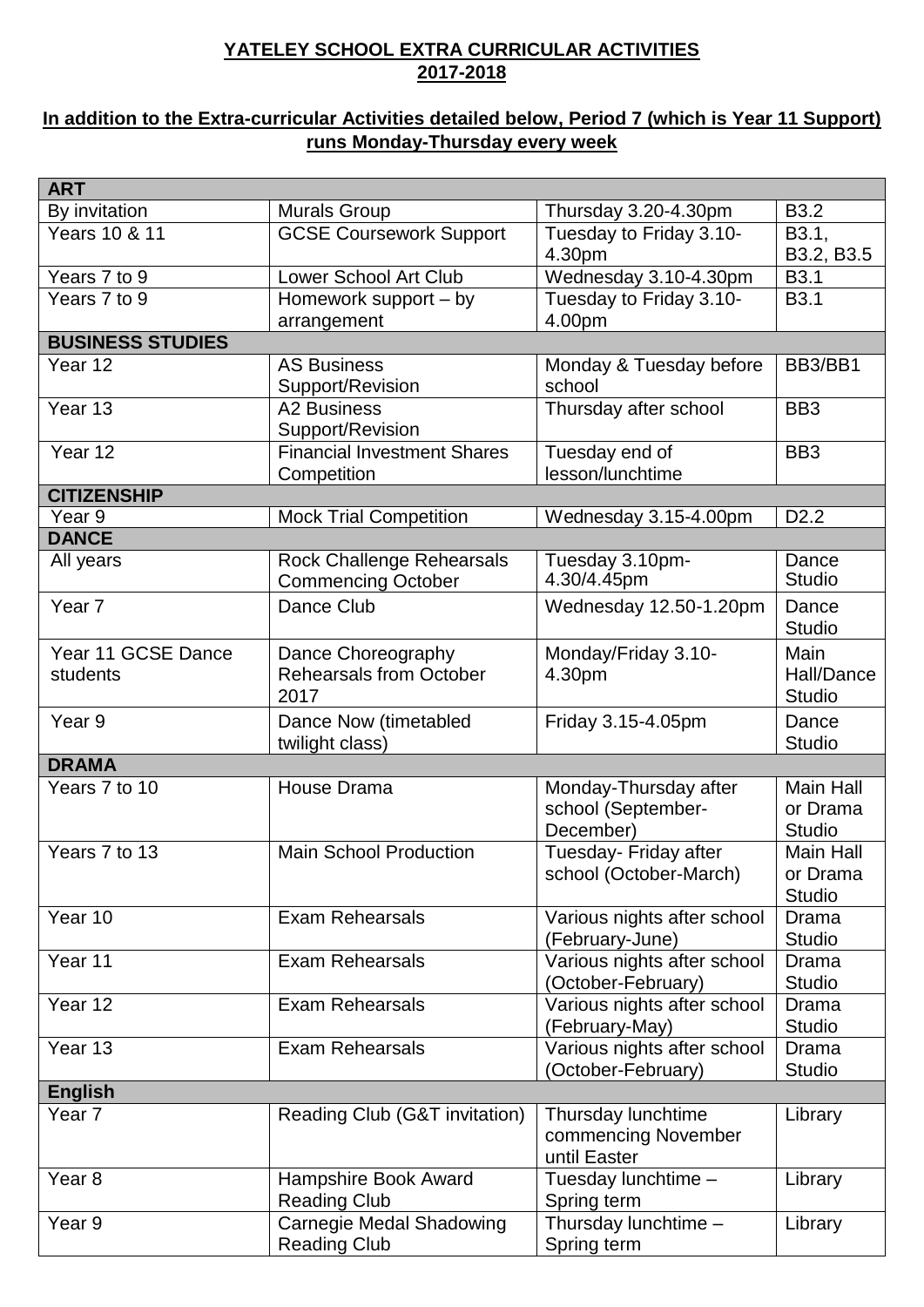| Year 11                           | <b>Controlled Assessment Clinic</b>                        | Tuesday after school            | D <sub>1.2</sub> |
|-----------------------------------|------------------------------------------------------------|---------------------------------|------------------|
| Years 12 & 13                     | Journalists' Group                                         | As and when appropriate         | D <sub>1.3</sub> |
| FOOD TECHNOLOGY/CHILD DEVELOPMENT |                                                            |                                 |                  |
| Year 11                           | <b>Food &amp; Nutrition Coursework</b>                     | Tuesday & Thursday 3.15-        | <b>TE2/3</b>     |
|                                   | workshop                                                   | 4.30pm                          |                  |
| Year 9                            | Bake Off starting 16 <sup>th</sup>                         | Thursday 3.15-4.45pm            | TE <sub>2</sub>  |
|                                   | November for 5 weeks Baking                                |                                 |                  |
|                                   | Club                                                       |                                 |                  |
| Years 7 & 8                       | Ad hoc workshops after                                     |                                 | <b>TE2/3</b>     |
|                                   | school - TBC                                               |                                 |                  |
|                                   | <b>GRAPHICS/DESIGN &amp;TECHNOLOGY/RESISTANT MATERIALS</b> |                                 |                  |
| Years 10 to 13                    | <b>Graphics Coursework catch-</b>                          | Tuesday to Thursday             | BG1              |
|                                   | <b>up</b>                                                  | lunchtimes and                  |                  |
|                                   |                                                            | Friday after school             | BG1/BG2          |
| <b>ICT &amp; COMPUTING</b>        |                                                            |                                 |                  |
| <b>All Years</b>                  | <b>Computer Club -homework</b>                             | Every lunchtime                 | C <sub>2.8</sub> |
|                                   | and games                                                  |                                 |                  |
| Year 11                           | Catch-up GCSE ICT                                          | Wednesday Week B 3.10-          | C <sub>2.8</sub> |
|                                   | <b>Controlled Assessment</b>                               | 4.30pm                          |                  |
| Year 11                           | Catch-up GCSE Computer                                     | Monday Week B 3.10-             | C <sub>2.8</sub> |
|                                   | <b>Science Controlled</b>                                  | 4.30pm                          |                  |
|                                   | Assessment                                                 |                                 |                  |
| <b>LANGUAGES</b>                  |                                                            |                                 |                  |
| Years 7 to 9 by invitation        | <b>Spelling Bee</b>                                        | Wednesday lunchtime             | B <sub>2.6</sub> |
| Years 7 to 9                      | Homework Help                                              | Thursday lunchtime              | B <sub>2.3</sub> |
| Years 10 to 13                    | <b>Ancient Greek Club</b>                                  | Thursday 3.10-4.10pm            | <b>B3.4</b>      |
| Years 12 to 13                    | <b>Classical Civilization board</b>                        | Friday lunchtime                | <b>B3.4</b>      |
|                                   | games and social activities                                |                                 |                  |
| <b>LEARNING SUPPORT</b>           |                                                            |                                 |                  |
| Year 7 by invitation              | <b>Study Support Skills</b>                                | Monday 3.10pm-4.15pm            | D <sub>1.6</sub> |
| Year 8 by invitation              | <b>Study Support Skills</b>                                | Tuesday 3.10pm-4.15pm           | D <sub>1.6</sub> |
| Year 9 by invitation              | Study Support Skills                                       | Thursday 3.10pm-4.15pm          | D1.6             |
| Years 7-11 by invitation          | <b>Before School Club</b>                                  | Monday-Friday 8.15am-<br>8.45am | D <sub>1.6</sub> |
| Years 7-11 by invitation          | <b>Chatterbox Club</b>                                     | Monday, Wednesday and           | D <sub>1.6</sub> |
|                                   |                                                            | Friday 12.45-1.30pm             |                  |
| <b>MATHS</b>                      |                                                            |                                 |                  |
| <b>All Years</b>                  | <b>National Cipher Challenge</b>                           | Thursday 3.20pm onwards         | C <sub>2.7</sub> |
| Years 9, 10 & 11                  | Maths GCSE drop in                                         | Wednesday 3.10-4.00pm           | C <sub>2.1</sub> |
| Years 12 & 13                     | Maths A Level drop in                                      | Wednesday 3.10pm<br>onwards     | C <sub>2.6</sub> |
| Years 9-13                        | <b>Silent Study</b>                                        | Wednesday 3.10pm<br>onwards     | C <sub>2.2</sub> |
| <b>All Years</b>                  | <b>Chess Club</b>                                          | Thursday lunchtimes             | C <sub>2.1</sub> |
| <b>MUSIC</b>                      |                                                            |                                 |                  |
| <b>All Years</b>                  | House Music 2018                                           | Detailed rehearsal times        | M1/M2            |
|                                   |                                                            | for each of the Houses is       |                  |
|                                   |                                                            | given at the end of this        |                  |
|                                   |                                                            | table. Rehearsals will take     |                  |
|                                   |                                                            | place until the competition     |                  |
|                                   |                                                            | itself on Wednesday 7th         |                  |
|                                   |                                                            | February @ 7pm in the           |                  |
|                                   |                                                            | Main Hall.                      |                  |
| <b>All Years</b>                  | <b>Production Rehearsals for</b>                           | Every lunchtime                 | <b>Music</b>     |
|                                   | soloists (until 7 <sup>th</sup> February)                  |                                 | <b>Block</b>     |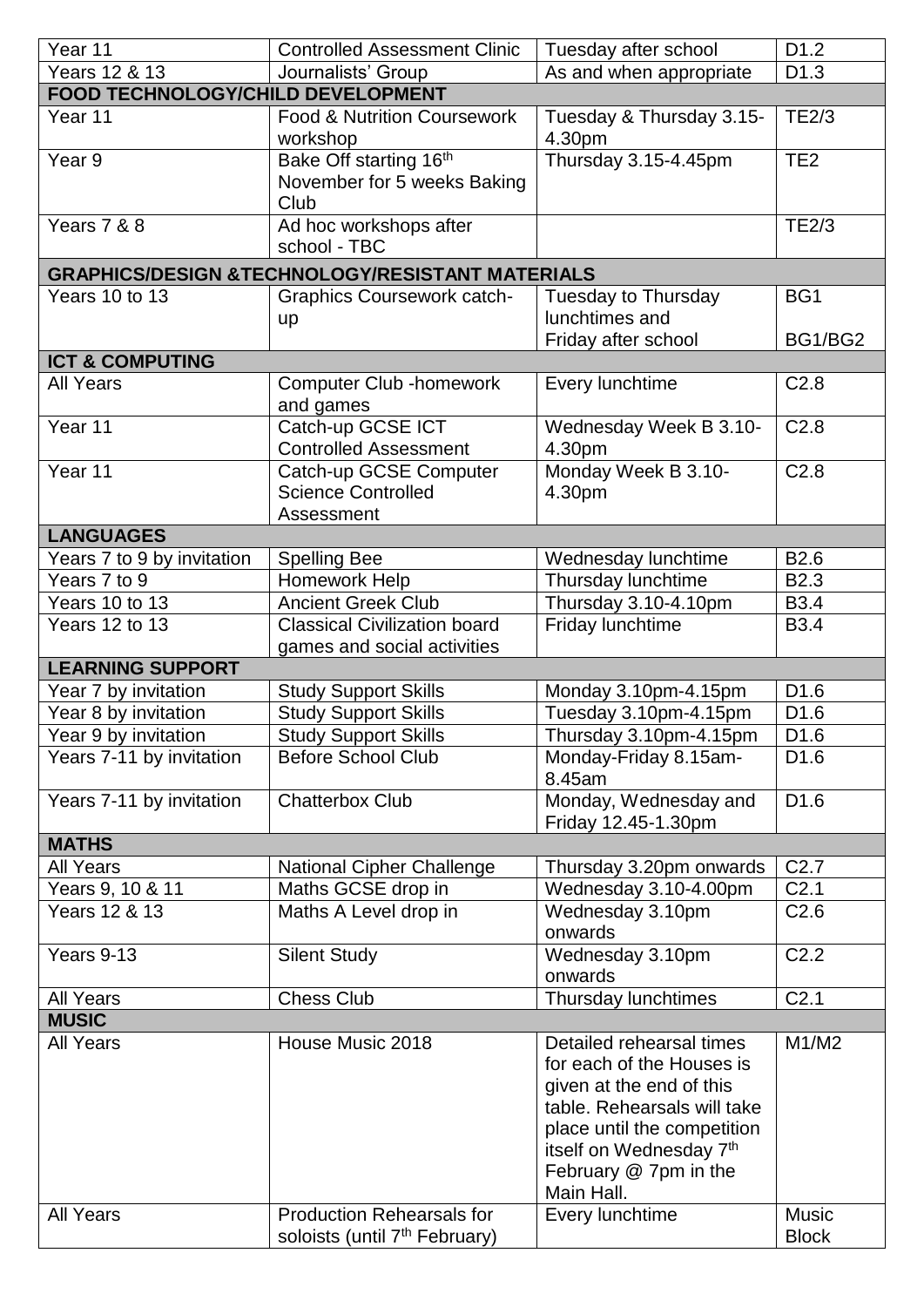| <b>All Years</b>                                                                                                                                                                                                                                                                                                                                                                                                                                                           | <b>Production Rehearsals for</b><br>Chorus/Ensembles (until 7th<br>February) | Friday after school                                            | M <sub>2</sub>               |  |  |
|----------------------------------------------------------------------------------------------------------------------------------------------------------------------------------------------------------------------------------------------------------------------------------------------------------------------------------------------------------------------------------------------------------------------------------------------------------------------------|------------------------------------------------------------------------------|----------------------------------------------------------------|------------------------------|--|--|
| <b>All Years</b>                                                                                                                                                                                                                                                                                                                                                                                                                                                           | <b>Garlands Yateley School</b><br>Choir (after February half<br>term)        | Tuesday 12.50-1.25pm                                           | M1                           |  |  |
| <b>All Years</b>                                                                                                                                                                                                                                                                                                                                                                                                                                                           | <b>Garlands Yateley School</b><br>Choir (after February half<br>term)        | Thursday 12.45-1.20pm                                          | M <sub>1</sub>               |  |  |
| By Invitation                                                                                                                                                                                                                                                                                                                                                                                                                                                              | Jazz Band (after February<br>half term)                                      | Tuesday 3.10-4.45pm                                            | M <sub>2</sub>               |  |  |
| All Years & Primary<br><b>Schools</b>                                                                                                                                                                                                                                                                                                                                                                                                                                      | <b>Yateley School Orchestra</b><br>(after February half term)                | Wednesday 3.10-4.30pm                                          | M <sub>2</sub>               |  |  |
| Year 11                                                                                                                                                                                                                                                                                                                                                                                                                                                                    | Period 7 Catch up (ongoing)                                                  | Tuesday 3.10-4.30pm                                            | <b>Music</b><br><b>Block</b> |  |  |
| House Music: House Music rehearsals will run from September until mid-February. The rehearsals<br>will intensify in January and February. To free up rehearsal venues and time slots all above<br>ensembles (except Chorus, Pit Band and Production Soloist rehearsals) will not rehearse in January<br>and February. A separate House Music timetable will be issued before Christmas for January,<br>February and March. Please see Mrs Pejovic for further information. |                                                                              |                                                                |                              |  |  |
| Main School Production: Rehearsals start in October and end with Production (early March). In<br>January and February, Production rehearsals will run alongside House Music rehearsals, but will take<br>place in M3 (soloists) and M2 (Pit Band and Chorus). A separate rehearsal schedule will be made for<br>the Production just prior to Christmas for January, February and March.                                                                                    |                                                                              |                                                                |                              |  |  |
| <b>Christmas Concert:</b> Rehearsals for the Christmas Concert start in September and end in December<br>as our House Music and Production takes priority in the Spring term. YS Orchestra, YS Jazz Band,<br>Garlands, Brass Ensemble, Guitar Ensemble, String Ensemble, KS3 Music Tech Club and KS4/5<br>coursework catch ups will resume after Easter.                                                                                                                   |                                                                              |                                                                |                              |  |  |
| <b>RS</b>                                                                                                                                                                                                                                                                                                                                                                                                                                                                  |                                                                              |                                                                |                              |  |  |
| Year 11                                                                                                                                                                                                                                                                                                                                                                                                                                                                    | <b>GCSE Revision</b>                                                         | Wednesday & Thursday<br>3.15-4.15pm from<br>February half term | A1.2                         |  |  |
| Year 12 & 13                                                                                                                                                                                                                                                                                                                                                                                                                                                               | <b>AS/A2 Revision sessions</b>                                               | Wednesday & Thursday<br>3.15-4.15pm                            | A1.2                         |  |  |
| <b>SCIENCE</b>                                                                                                                                                                                                                                                                                                                                                                                                                                                             |                                                                              |                                                                |                              |  |  |
| Year 12 & 13                                                                                                                                                                                                                                                                                                                                                                                                                                                               | Physics Catch up                                                             | Monday 3.10-4.00pm                                             | A2.3                         |  |  |
| Year 13                                                                                                                                                                                                                                                                                                                                                                                                                                                                    | Biology Catch up help                                                        | Tuesday 3.10-4.00pm                                            | A2.2                         |  |  |
| <b>Lunchtime Club</b>                                                                                                                                                                                                                                                                                                                                                                                                                                                      |                                                                              |                                                                |                              |  |  |
| Years 7 & 8                                                                                                                                                                                                                                                                                                                                                                                                                                                                |                                                                              | Every lunchtime                                                | <b>Main Hall</b>             |  |  |
| <b>IMPACT Christian Union</b>                                                                                                                                                                                                                                                                                                                                                                                                                                              |                                                                              |                                                                |                              |  |  |
| <b>All Years</b>                                                                                                                                                                                                                                                                                                                                                                                                                                                           |                                                                              | Friday lunchtime                                               | A1.7                         |  |  |
| <b>SOCIAL SCIENCES</b>                                                                                                                                                                                                                                                                                                                                                                                                                                                     |                                                                              |                                                                |                              |  |  |
| Year 13                                                                                                                                                                                                                                                                                                                                                                                                                                                                    | Sociology A2 Catch up/essay<br>work/revision                                 | Tuesday and Friday after<br>school                             | A1.4                         |  |  |
| Year 12                                                                                                                                                                                                                                                                                                                                                                                                                                                                    | Sociology AS catch up/essay<br>work/revision                                 | Wednesday after school                                         | A1.4                         |  |  |
| Year 12                                                                                                                                                                                                                                                                                                                                                                                                                                                                    | Psychology AS catch<br>up/essay work/revision                                | Tuesday after school                                           | A1.5                         |  |  |
| Year 13                                                                                                                                                                                                                                                                                                                                                                                                                                                                    | Psychology A2 catch<br>up/essay work/revision                                | Thursday after school                                          | A1.5                         |  |  |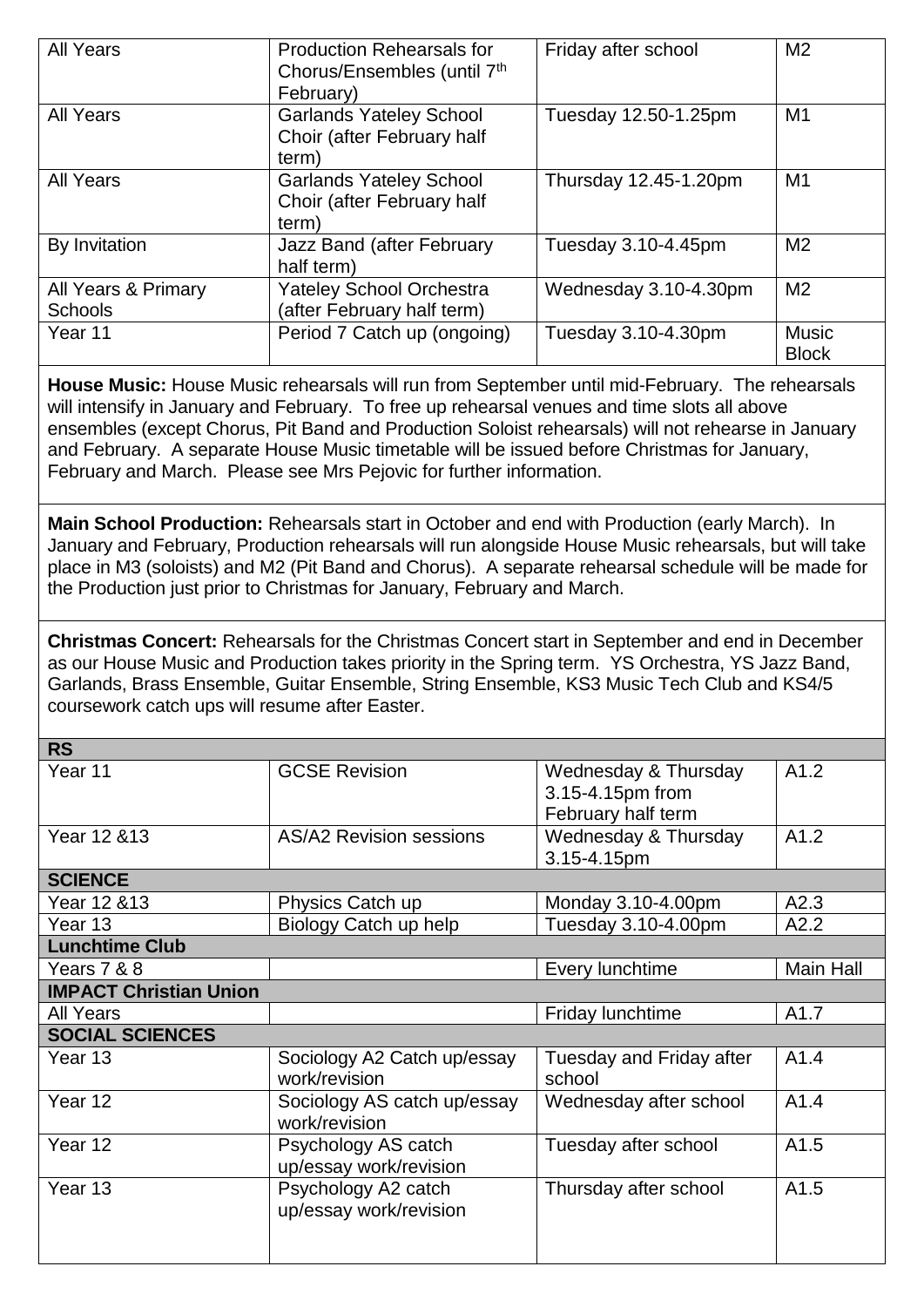| <b>TECH CLUB</b>   |                                                                                          |                       |                           |  |
|--------------------|------------------------------------------------------------------------------------------|-----------------------|---------------------------|--|
| <b>All Years</b>   | For students interested in<br>helping to run shows – lights,<br>sound, set & prop making | Tuesdays 3.10-4.00pm  | <b>Main Hall</b><br>Stage |  |
| <b>SPORT</b>       |                                                                                          |                       |                           |  |
| Year 7 Boys        | Football (after February half<br>term)                                                   | Monday 3.10-4.15pm    | <b>Sports Hall</b>        |  |
| Years 8 to 9 Boys  | Rugby (after February half<br>term)                                                      | Monday 3.10-4.15pm    | <b>Sports Hall</b>        |  |
| Years 7 to 9 Girls | <b>Basketball</b>                                                                        | Monday 3.10-4.15pm    | <b>Sports Hall</b>        |  |
| Years 7 to 8 Girls | <b>Basketball</b>                                                                        | Monday 3.10-4.15pm    | <b>Sports Hall</b>        |  |
| Year 8 Boys        | Football (after February half<br>term)                                                   | Tuesday 3.10-4.15pm   | <b>Sports Hall</b>        |  |
| <b>All Years</b>   | <b>Netball</b>                                                                           | Tuesday 3.10-4.15pm   | <b>Sports Hall</b>        |  |
| Year 7 to 9 Boys   | Rugby (after February half<br>term)                                                      | Tuesday 3.10-4.15pm   | <b>Sports Hall</b>        |  |
| Years 9 to 11 Boys | <b>Basketball</b>                                                                        | Tuesday 3.10-4.15pm   | <b>Sports Hall</b>        |  |
| Year 9 Boys        | Football (after February half<br>term)                                                   | Wednesday 3.10-4.15pm | <b>Sports Hall</b>        |  |
| All Teams          | <b>Netball Squads</b>                                                                    | Wednesday 3.10-4.15pm | <b>Sports Hall</b>        |  |
| <b>All Years</b>   | <b>Netball Matches</b>                                                                   | Thursday 3.10-4.15pm  | <b>TBA</b>                |  |
| Years 7 to 8 Boys  | <b>Basketball</b>                                                                        | Thursday 3.10-4.15pm  | <b>Sports Hall</b>        |  |
| Year 7 to 9 Boys   | Rugby (after February half<br>term)                                                      | Thursday 3.10-4.15pm  | <b>Sports Hall</b>        |  |
| Year 10            | Football (after February half<br>term)                                                   | Thursday 3.10-4.15pm  | <b>Sports Hall</b>        |  |
| <b>All Years</b>   | Swimming                                                                                 | Thursday 3.10-4.15pm  | Sports Hall               |  |

*There are plenty of activities on offer so come along and give one a try!*